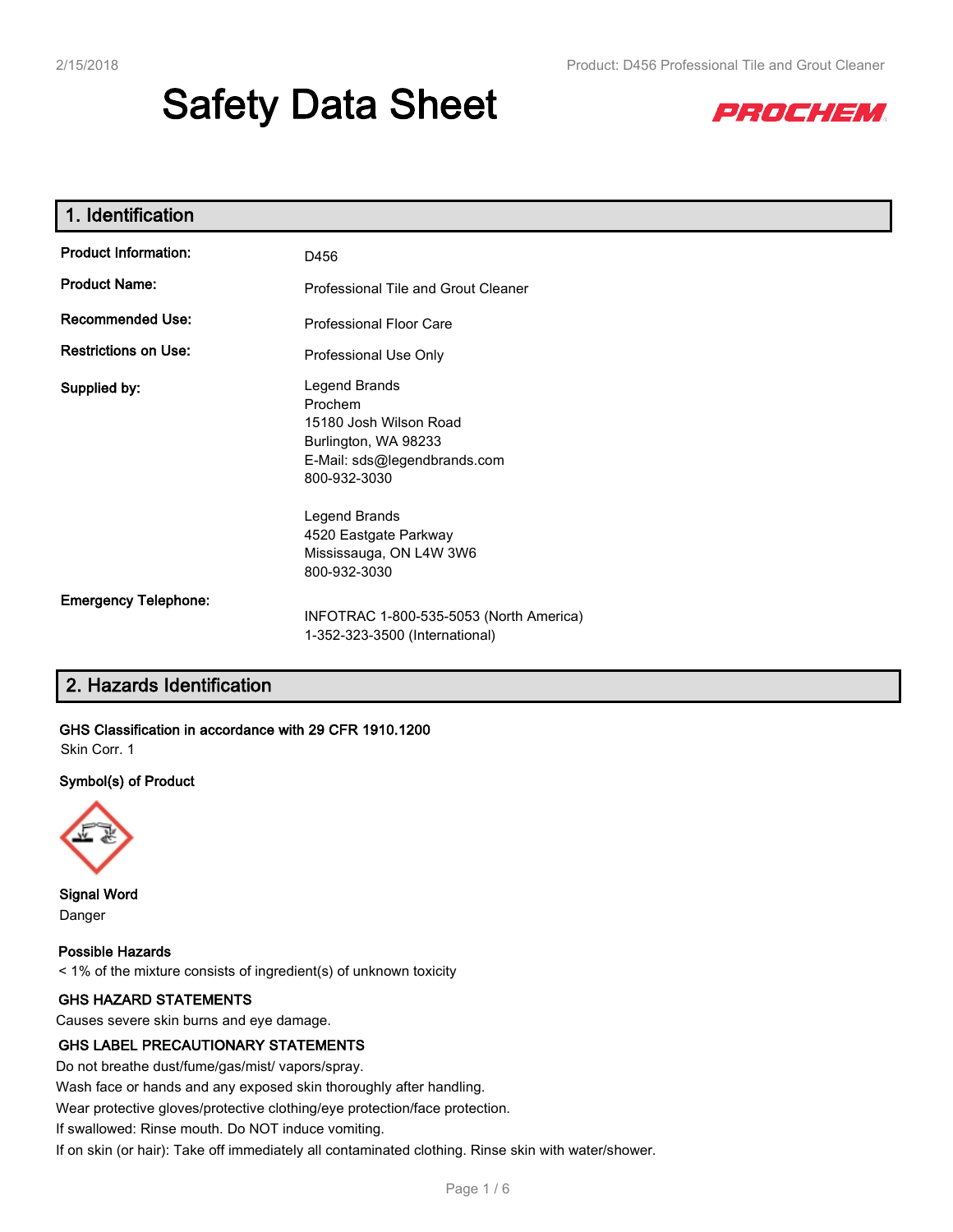If inhaled: Remove person to fresh air and keep comfortable for breathing.

If in eyes: Rinse cautiously with water for several minutes. Remove contact lenses, if present and easy

to do. Continue rinsing.

Immediately call a poison center/doctor

Store locked up.

Dispose of contents in accordance with local/regional/national/international regulations

#### **GHS SDS PRECAUTIONARY STATEMENTS**

Wash contaminated clothing before reuse.

# **3. Composition/Information on Ingredients**

| <b>Chemical Name</b>         | CAS-No.    | Wt. %       |
|------------------------------|------------|-------------|
| 2-(2-BUTOXYETHOXY)ETHANOL    | 112-34-5   | $2.5 - 10$  |
| TETRAPOTASSIUM PYROPHOSPHATE | 7320-34-5  | $2.5 - 10$  |
| Ethoxylated alcohols, C9-C11 | 68439-46-3 | $2.5 - 10$  |
| SODIUMXYLENE SULFONATE       | 1300-72-7  | $1.0 - 2.5$ |
| POTASSIUM HYDROXIDE          | 1310-58-3  | $0.1 - 1.0$ |

The exact percentage (concentration) of composition has been withheld as a trade secret.

# **4. First-aid Measures**

**GENERAL ADVICE:** Immediate medical attention is required. Show this safety data sheet to the doctor in attendance.

**INHALATION:** Move to fresh air. If symptoms persist, call a physician. If not breathing, give artificial respiration.

**SKIN CONTACT:** Wash off immediately with soap and plenty of water. Remove all contaminated clothes and shoes. Call a physician immediately.

**EYE CONTACT:** Rinse thoroughly with plenty of water for at least 15 minutes and consult a physician. Remove contact lenses, if present.

**INGESTION:** Gently wipe or rinse the inside of the mouth with water. Never give anything by mouth to an unconscious person. Do NOT induce vomiting. Call a physician immediately.

**SYMPTOMS:** See Section 2.2, Label Elements and/or Section 11, Toxicological effects

**NOTES TO PHYSICIAN:** Treat symptomatically.

## **5. Fire-fighting Measures**

## **EXTINGUISHING MEDIA**

**Suitable Extinguishing Media:** Use water spray, fog, Carbon dioxide, foam or dry chemical. Use extinguishing measures that are appropriate to local circumstances and the surrounding environment.

**Unsuitable Extinguishing Media:** None.

**UNUSUAL FIRE AND EXPLOSION HAZARDS:** Hazardous decomposition products formed under fire conditions.

**ADVICE FOR FIREFIGHTERS:** As in any fire, wear self-contained breathing apparatus and full protective gear.

# **6. Accidental Release Measures**

**ADVICE FOR EMERGENCY RESPONDERS:** Use personal protection recommended in Section 8.

**ENVIRONMENTAL PRECAUTIONS:** Prevent further leakage or spillage if safe to do so. Do not allow material to contaminate ground water system. Prevent product from entering drains. See Section 12 for additional Ecological information.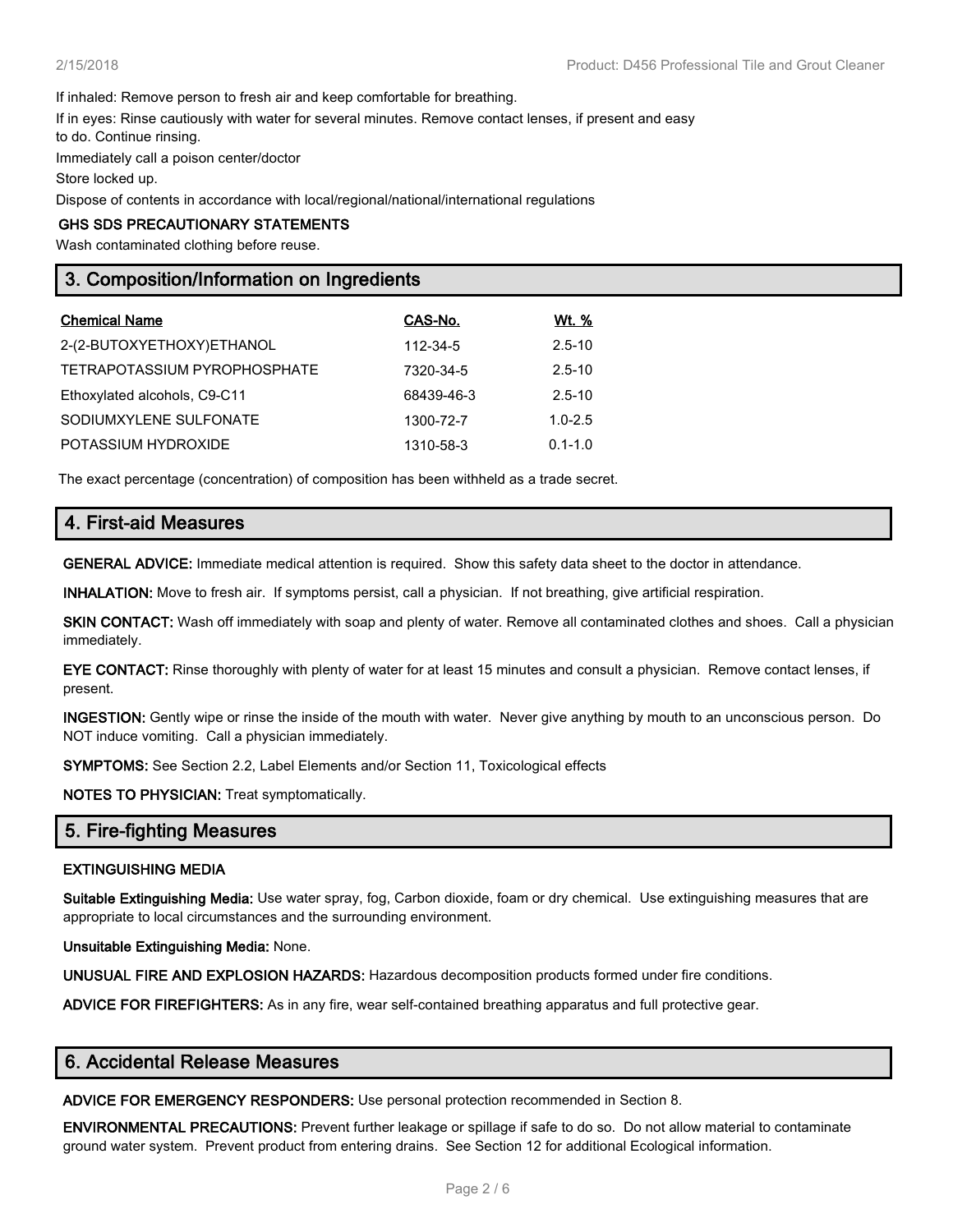**METHODS AND MATERIALS FOR CONTAINMENT AND CLEANUP:** Prevent further leakage or spillage if safe to do so. Pick up and transfer to properly labeled containers. Use personal protective equipment.

# **7. Handling and Storage**

**HANDLING:** Handle in accordance with good industrial hygiene and safety practice. Wash hands before breaks and immediately after handling the product.

**STORAGE:** Keep containers tightly closed in a cool, well-ventilated place. Store in original container.

# **8. Exposure Controls/Personal Protection**

| Ingredients with Occupational Exposure Limits |                      |                       |                     |                         |  |
|-----------------------------------------------|----------------------|-----------------------|---------------------|-------------------------|--|
| <b>Chemical Name</b>                          | <b>ACGIH TLV-TWA</b> | <b>ACGIH-TLV STEL</b> | <b>OSHA PEL-TWA</b> | <b>OSHA PEL-CEILING</b> |  |
| 2-(2-BUTOXYETHOXY)ETHANOL                     | $10$ ppm             | N.E.                  | N.F.                | N.E.                    |  |
| TETRAPOTASSIUM PYROPHOSPHATE N.E.             |                      | N.E.                  | N.E.                | N.E.                    |  |
| Ethoxylated alcohols, C9-C11                  | N.E.                 | N.E.                  | N.E.                | N.E.                    |  |
| SODIUMXYLENE SULFONATE                        | N.E.                 | N.E.                  | N.E.                | N.E.                    |  |
| POTASSIUM HYDROXIDE                           | N.E.                 | N.E.                  | N.F.                | N.E.                    |  |

**Further Advice: MEL = Maximum Exposure Limit OES = Occupational Exposure Standard SUP = Supplier's Recommendation Sk = Skin Sensitizer N.E. = Not Established**

## **Personal Protection**

**RESPIRATORY PROTECTION:** In case of insufficient ventilation wear suitable respiratory equipment.

**SKIN PROTECTION:** Wear impervious rubber clothing if needed to prevent contact with liquid material. Wear suitable protective clothing.

**EYE PROTECTION:** Safety glasses with side-shields.

**OTHER PROTECTIVE EQUIPMENT:** No Information

**HYGIENIC PRACTICES:** See section 7 for more information.

# **9. Physical and Chemical Properties**

| <b>Physical State:</b><br>Appearance:<br>Odor:<br><b>Specific Gravity:</b><br>Freeze Point, °C:<br><b>Solubility in Water:</b> | Liguid<br>Clear<br>Lemon - Floral<br>1.060<br>No Information<br>Soluble                     | Color:<br><b>Odor Threshold:</b><br>pH:<br>Viscosity:<br><b>Partition Coefficient:</b>                    | Light green<br>No Information<br>12.8-13.2<br>No Information<br>No Information |
|--------------------------------------------------------------------------------------------------------------------------------|---------------------------------------------------------------------------------------------|-----------------------------------------------------------------------------------------------------------|--------------------------------------------------------------------------------|
| Decomposition temperature, °C                                                                                                  | No Information                                                                              |                                                                                                           |                                                                                |
| Boiling Point, °C:<br>Combustibility:<br><b>Evaporation Rate:</b><br><b>Vapor Density:</b>                                     | No Information<br>Does not Support Combustion<br>No Information Available<br>No Information | <b>Explosive Limits, %:</b><br>Flash Point, °C:<br>Auto-Ignition Temperature, °C<br>Vapor Pressure, mmHg: | No Information<br>>94<br>No Information<br>No Information                      |

**Volatile Organic Compounds (VOC):** 0.2% at 32 oz./gallon

# **10. Stability and Reactivity**

**REACTIVITY:** Stable under normal conditions

**STABILITY:** Stable under recommended storage conditions

**CONDITIONS TO AVOID:** Direct sources of heat. Extremes of temperature and direct sunlight.

**INCOMPATIBILITY:** Aldehydes. Ketones. Sodium hypochlorite. Acids. Alcohols. Oxidizing agents.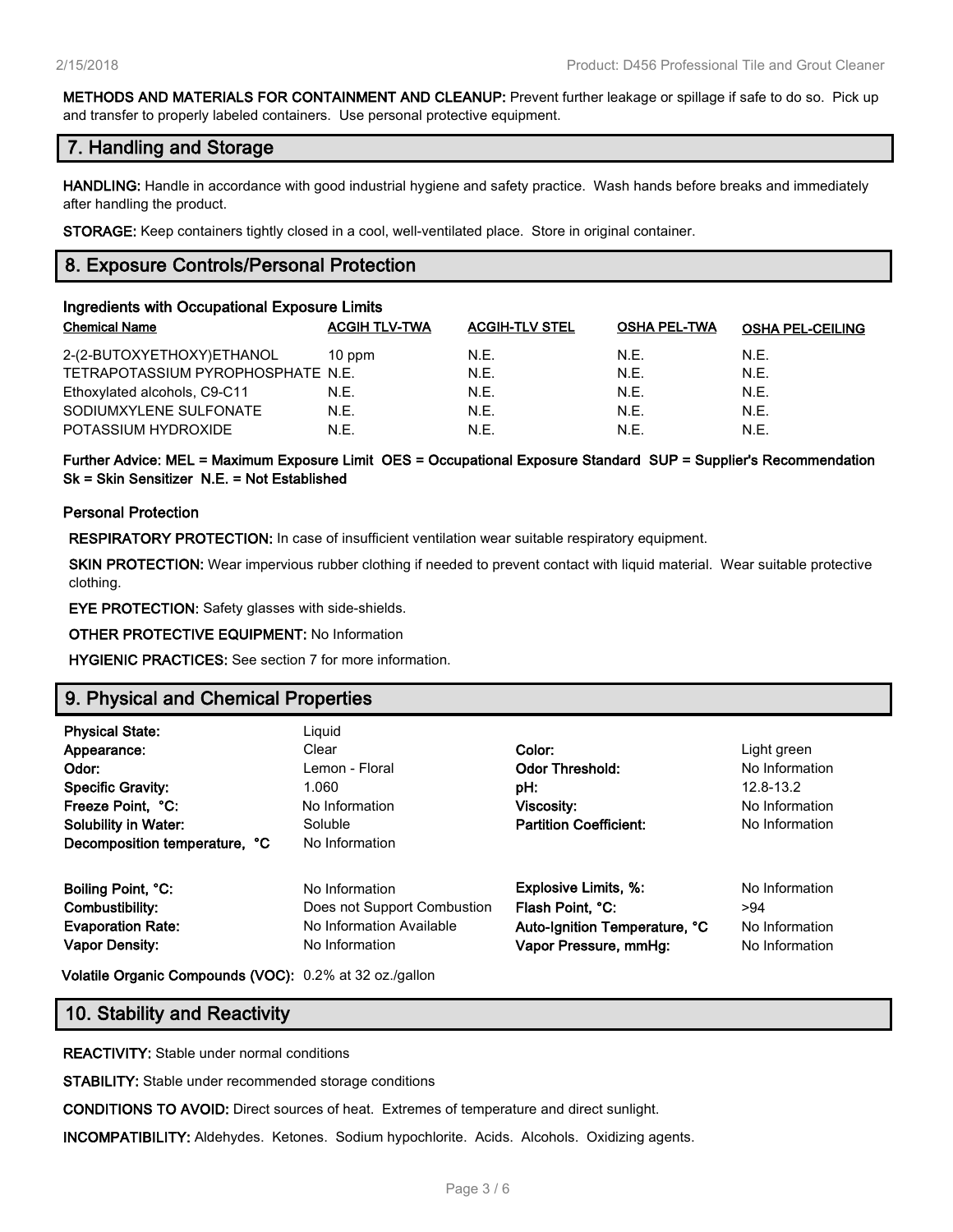#### **HAZARDOUS DECOMPOSITION PRODUCTS:** No Information

# **11. Toxicological Information**

**EFFECT OF OVEREXPOSURE - INHALATION:** No Information

**EFFECT OF OVEREXPOSURE - SKIN CONTACT:** SKIN IRRITANT

**EFFECT OF OVEREXPOSURE - EYE CONTACT:** No Information

**EFFECT OF OVEREXPOSURE - INGESTION:** No Information

**CARCINOGENICITY:** No Information

**PRIMARY ROUTE(S) OF ENTRY:** No Information

#### **Acute Toxicity Values**

**The acute effects of this product have not been tested. Data on individual components are tabulated below**

| CAS-No.   | <b>Chemical Name</b>         | Oral LD50      | Dermal LD50       | <b>Inhalation LC50</b> |
|-----------|------------------------------|----------------|-------------------|------------------------|
| 112-34-5  | 2-(2-BUTOXYETHOXY)ETHANOL    | 5660 mg/kg Rat | 2700 mg/kg Rabbit | N.I.                   |
| 7320-34-5 | TETRAPOTASSIUM PYROPHOSPHATE | > 2980 mg/kg   | > 7940 mg/kg      | $22 \text{ mg/l}$      |
| 1300-72-7 | SODIUMXYLENE SULFONATE       | 1000 mg/kg Rat | N.I.              | N.I.                   |
| 1310-58-3 | POTASSIUM HYDROXIDE          | 284 mg/kg Rat  | >2000 mg/kg       | N.I.                   |
|           |                              |                |                   |                        |

N.I. = No Information

## **12. Ecological Information**

**ECOLOGICAL INFORMATION:** Discharge into the environment must be avoided.

# **13. Disposal Information**

**DISPOSAL METHOD:** Disposal should be in accordance with applicable regional, national and local laws and regulations.

**STEPS TO BE TAKEN IN CASE MATERIAL IS RELEASED OR SPILLED:** Use personal protective equipment as required.

# **14. Transport Information**

#### **DOT**

| <b>Shipping Name:</b><br><b>Hazard Class:</b><br>UN/NA Number:<br><b>Packing Group:</b> | Limited Quantity in Gallons Only<br>CORROSIVE LIQUID, N.O.S., (Potassium hydroxide)<br>8<br>1760<br>Ш |
|-----------------------------------------------------------------------------------------|-------------------------------------------------------------------------------------------------------|
| <b>IMDG</b>                                                                             |                                                                                                       |
| <b>Proper Shipping Name:</b>                                                            | Limited Quantity in Gallons Only<br>CORROSIVE LIQUID, N.O.S., (Potassium hydroxide)                   |
| <b>Hazard Class:</b>                                                                    | 8                                                                                                     |
| UN Number:                                                                              | 1760                                                                                                  |
| <b>Packing Group:</b>                                                                   | Ш                                                                                                     |
| IAIA                                                                                    | Air transport is not recommended.                                                                     |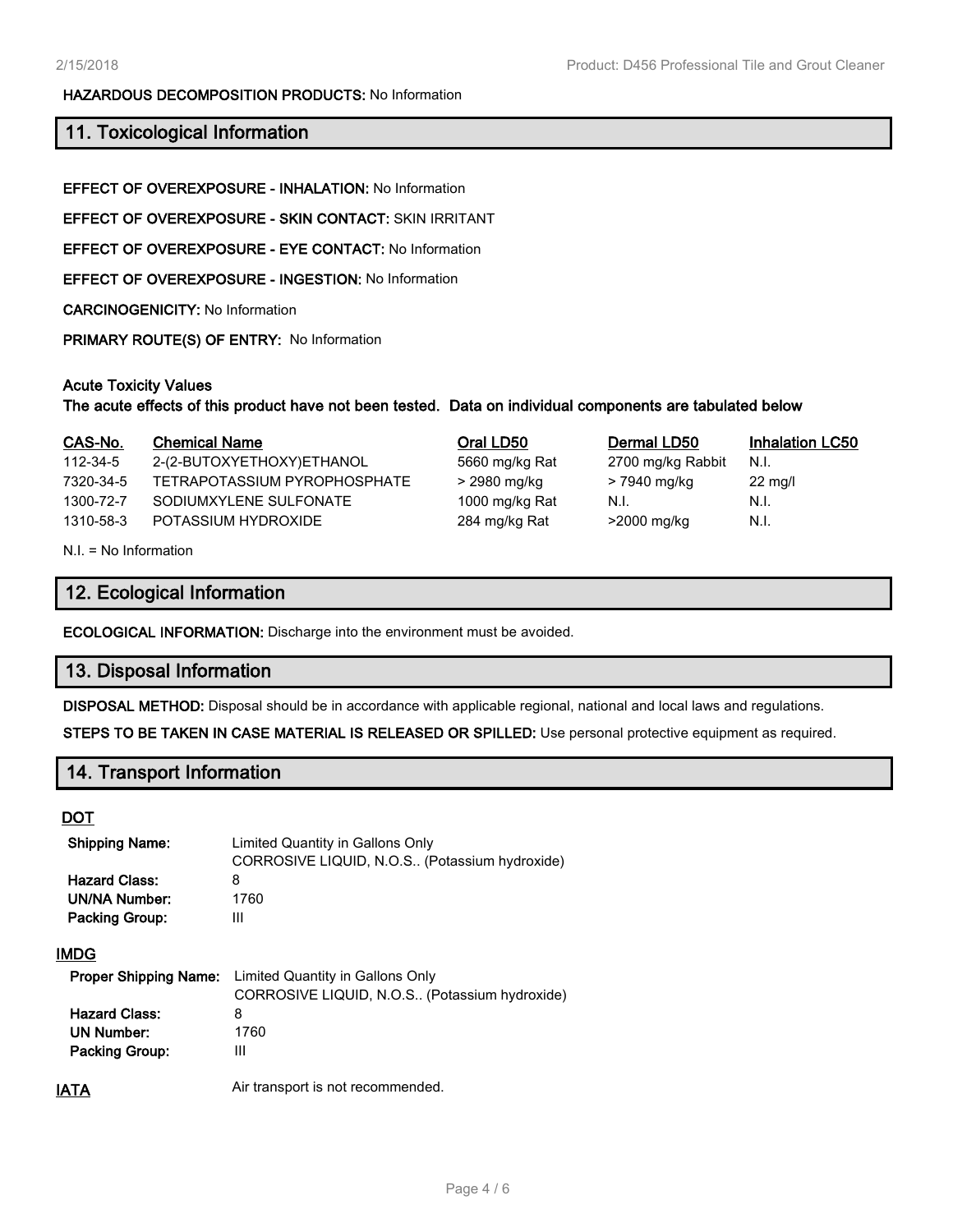# **15. Regulatory Information**

# **International Inventories:**

| <b>TSCA</b><br><b>DSL</b><br><b>EINECS/ELINCS</b><br><b>ENCS</b><br><b>IECSC</b><br><b>KECI</b><br><b>PICCS</b><br><b>AICS</b><br><b>NZIOC</b> | Complies<br>Complies                                                                             |
|------------------------------------------------------------------------------------------------------------------------------------------------|--------------------------------------------------------------------------------------------------|
| <b>TSCA</b>                                                                                                                                    | United States Toxic Substances Control Act Section 8(b) Inventory                                |
| <b>DSL</b>                                                                                                                                     | Canadian Domestic Substances List                                                                |
| <b>EINECS/ELINCS</b>                                                                                                                           | European Inventory of Existing Chemical Substances/European List of Notified Chemical Substances |
| <b>ENCS</b>                                                                                                                                    | Japan Existing and New Chemical Substances                                                       |
| <b>IECSC</b>                                                                                                                                   | China Inventory of Existing Chemical Substances                                                  |
| <b>KECL</b>                                                                                                                                    | Korean Existing and Evaluated Chemical Substances                                                |
| <b>PICCS</b>                                                                                                                                   | Philippines Inventory of Chemical Substances                                                     |
| <b>AICS</b>                                                                                                                                    | Australian Inventory of Chemical Substances                                                      |
| <b>NZIOC</b>                                                                                                                                   | New Zealand Inventory of Chemical Substances                                                     |

# **SARA SECTION 313:**

This product contains the following substances subject to the reporting requirements of Section 313 of Title III of the Superfund Amendment and Reauthorization Act of 1986 and 40 CFR part 372:

| <b>Chemical Name</b>        | CAS-No.   | <b>Weight Percent</b> |
|-----------------------------|-----------|-----------------------|
| Copper (as Cu Dust & Mists) | 7440-50-8 | $\leq 0.1$            |

## **TOXIC SUBSTANCES CONTROL ACT:**

This product contains the following chemical substances subject to the reporting requirements of TSCA 12(B) if exported from the United States:

| <b>Chemical Name</b>           | CAS-No.    |
|--------------------------------|------------|
| Perfluoroalkyl Phosphonic Acid | 68412-68-0 |
| Perfluoroalkyl Phosphinic Acid | 68412-69-1 |

## **CALIFORNIA PROPOSITION 65 CARCINOGENS**

No Proposition 65 Carcinogens exist in this product.

#### **CALIFORNIA PROPOSITION 65 REPRODUCTIVE TOXINS**

No Proposition 65 Reproductive Toxins exist in this product.